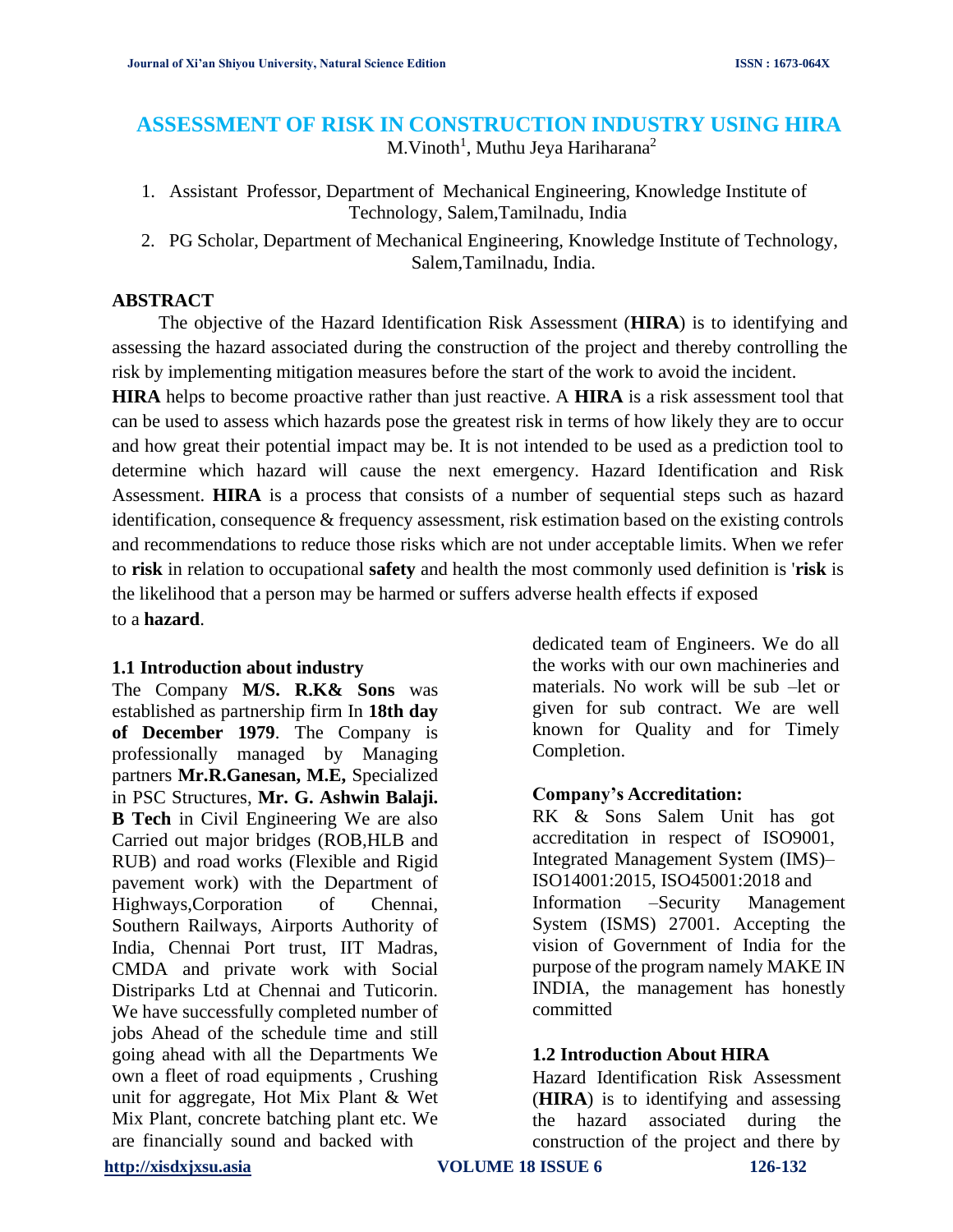controlling the risk by implementing mitigation measures before the start of the work to avoid the incident. **HIRA** helps to become proactive rather than just reactive. A **Hazard Identification and Risk Assessment** (**HIRA**) assist emergency managers in. answering these questions. It is a systematic R**isk assessment** tool that can be used to.

**Assess** the **risks** of various **hazards**. A **HIRA** is a risk assessment tool that can be used to assess which hazards pose the greatest risk in terms of how likely they are to occur and how great their potential impact may be. It is not intended to be used as a prediction tool to determine which hazard will cause the next emergency.

# **1.3 HIRA Elements**

Hazard Identification and Risk Assessment **HIRA** is a process that consists of a number of sequential steps such as hazard identification, consequence & frequency assessment, risk estimation based on the existing controls and recommendations to reduce those risks which are not under acceptable limits.



# **1.3.1 Responsibility of HIRA**

**[http://xisdxjxsu.asia](http://xisdxjxsu.asia/) VOLUME 18 ISSUE 6 126-132** At each stage in the work life cycle, are view team questions process experts about possible hazards and judges the risk of any hazards that are identified. Several common methods exist for questioning a design, ranging From simple qualitative check lists to complex quantitative fault tree analysis. There view process are typically documented in a work sheet form, which varies detail, depending on the stage of the work and the evaluation method used. Risk

studies on operating processes are typically up dated or revalidated on a regular basis.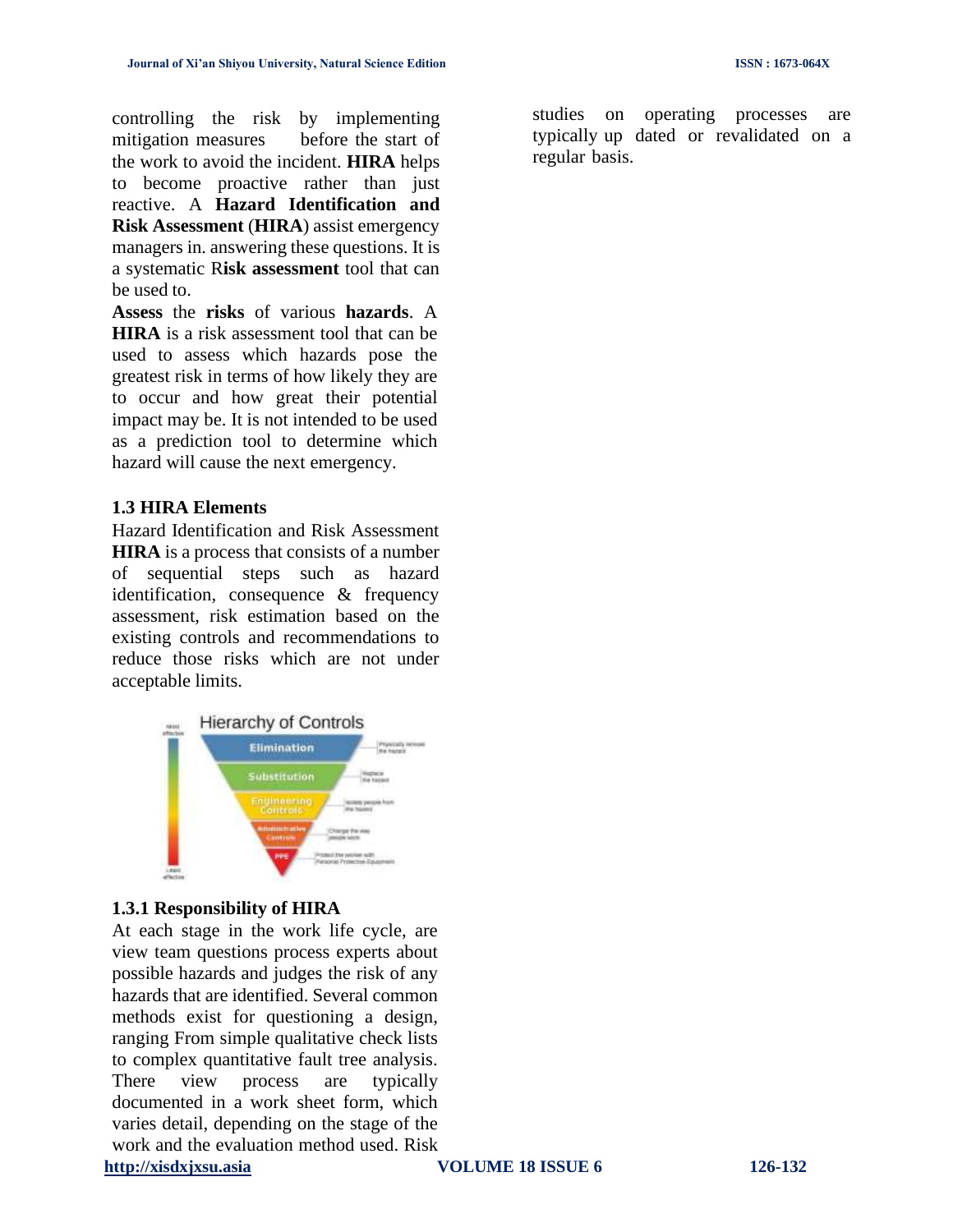The purpose of this work is to identify the hazards and risk by analyzing each steps involved in Various activity in the construction, and to give suggestion in order to Eliminate or reduce the risk assessment (HIRA). Industry becomes the successful by not only meeting the production requirements but also should Have high employee satisfaction by providing the safety requirements in the workplace. The Hazards and risk assessment should be done and actions to be taken to convert the risk to a tolerable level on regular basis.

# **1.3.2 Need For Risk Assessment**

Risk assessments will help the mine operators to identify high, medium and low risk levels. Risk assessments will help to priorities risks and provide information on the probability of harm arising and severity of harm by understanding the hazard, combine assessments of probability and severity to produce an assessment of risk and it is used in the assessment of risk as An aid to decision making. In this way, mine owner sand operators will be able to implement safety improvements. Different types of approaches for the safety in mines various tools and appropriate step shave to be taken to make mining workplace better and safer. A Hazard Identification and Risk (HIRA) analysis is a systematic way to identify and analyze hazards to determine their scope, impact and the vulnerability of the built environment to such hazards and its purpose is to ensure that there is a formal process effectively manage hazards that may occur within the work places.

# **1.3.3 Methodology of HIRA**

The HIRA review is the structured multi disciplinary hazard identification, risk assessment, and methodology that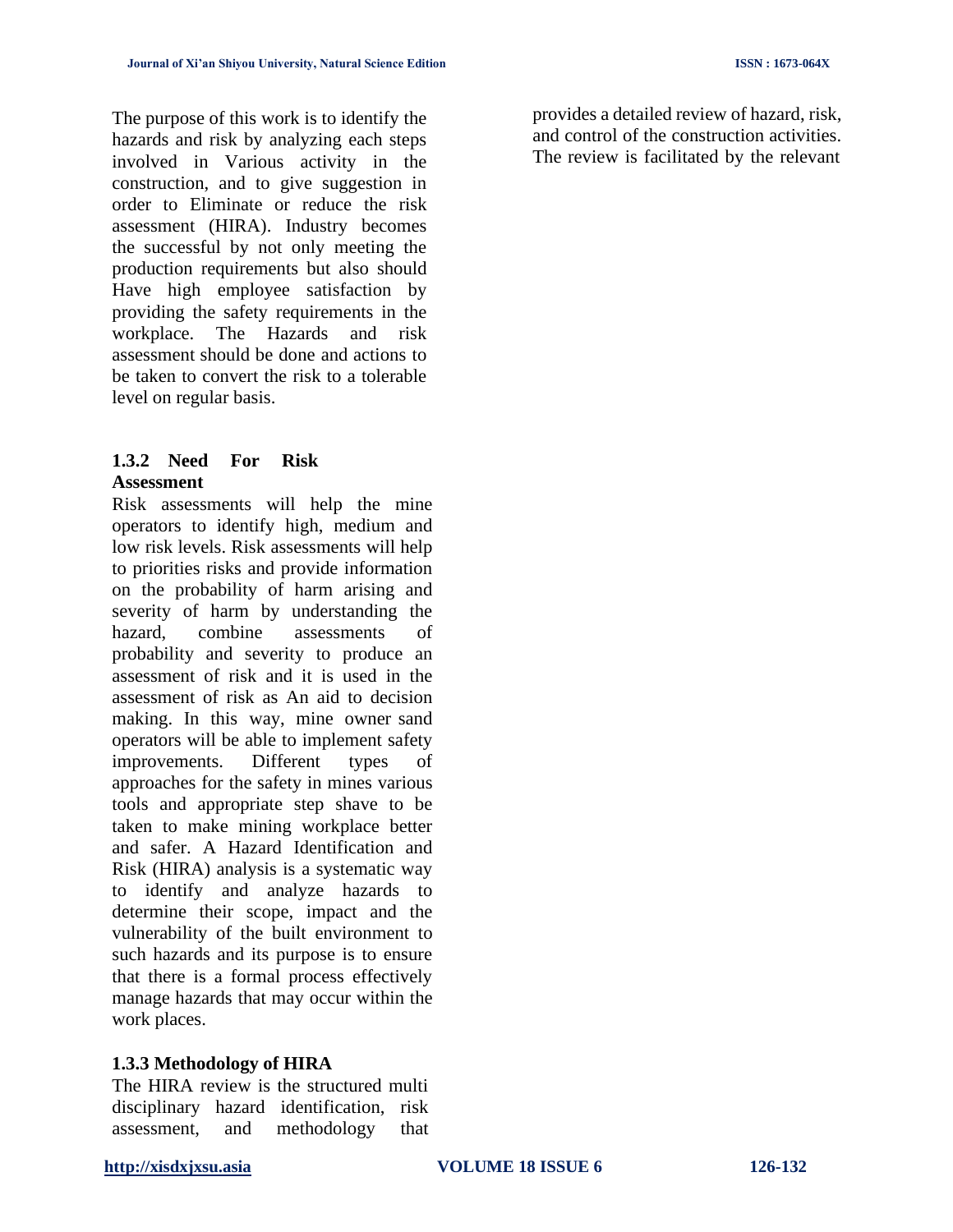construction personnel in the brainstorming session

## **1.5 Contractor Safety**

#### **1.3.4 Operating Procedures**

The employer must develop and implement written operating procedures that provide clear instructions for safely conducting activities in the plant.

Procedures must be thorough, well thought out and must be completely relevant to the existing system in the plant. Such procedures must be reviewed periodically with relevant personnel and the procedures must be updated accordingly. The employees must be trained to operate systems and equipment that they will be involved in. Likewise, periodical refresh her trainings must be provided and documented as well.



#### **1.4Training**

All employees must be adequately trained to execute their responsibilities. Yearly refresher trainings must be provided to employees such that they do not deviate from the actual stipulated operating procedures. Employees' performance must monitored closely, and adequate constructive feedback must be provided on a regular basis. It is also required to cross train employees to perform multiple functions in the organization. Wherever necessary, employees must be cross trained such that the organization is able to handle serious emergency situations.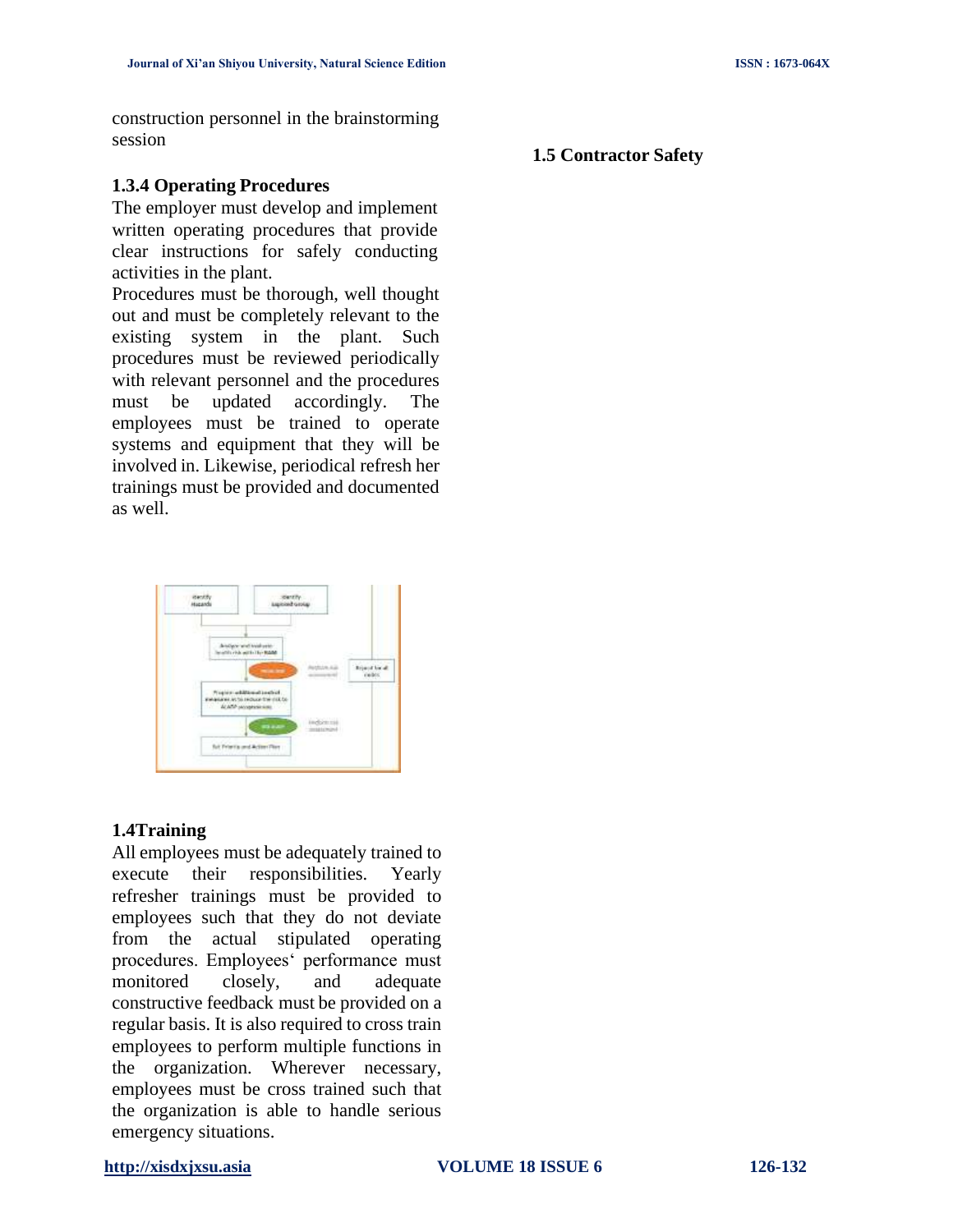Contractors are not usually aware of all the systems and hazards in the plant.

Hence, a thorough orientation must be given for contractors to handle emergency situations. Likewise, contractors may not be aware of the required permits, checks, etc. before executing a job. Likewise, they may not be aware of the required standards for systems. Such information must be clearly communicated and documented before the execution of their workpermit.

### **1.6 Mechanical Integrity**

Mechanical Integrity module plays amajor role during the operational phase of the system. Necessary audits and monitoring pertaining to the maintenance of systems must be executed per the engineering requirements. Likewise, maintenance must be executed per the engineering standards and code son allprocess critical equipment and control systems. Maintenance activities and reports must be documented for future reference as well. Likewise, all necessary parts must be procured per the engineering standard sand re-ports are documented forfuture requirements. HIRA requirements apply to the following.

#### **1.7 Hot Workpermit**

A permit must be issued for hot work operations conducted on or near a covered process. The permit must document that the fire prevention and protection requirements in OSH A regulations have been implemented prior to beginning the hot work operations. It must indicate the date authorized for hot work and identify the object on which hot work is to be performed. The permit must be kept on file until completion of the hot work.

#### **1.8 Incident Investigation**

When ever a safety incident is reported in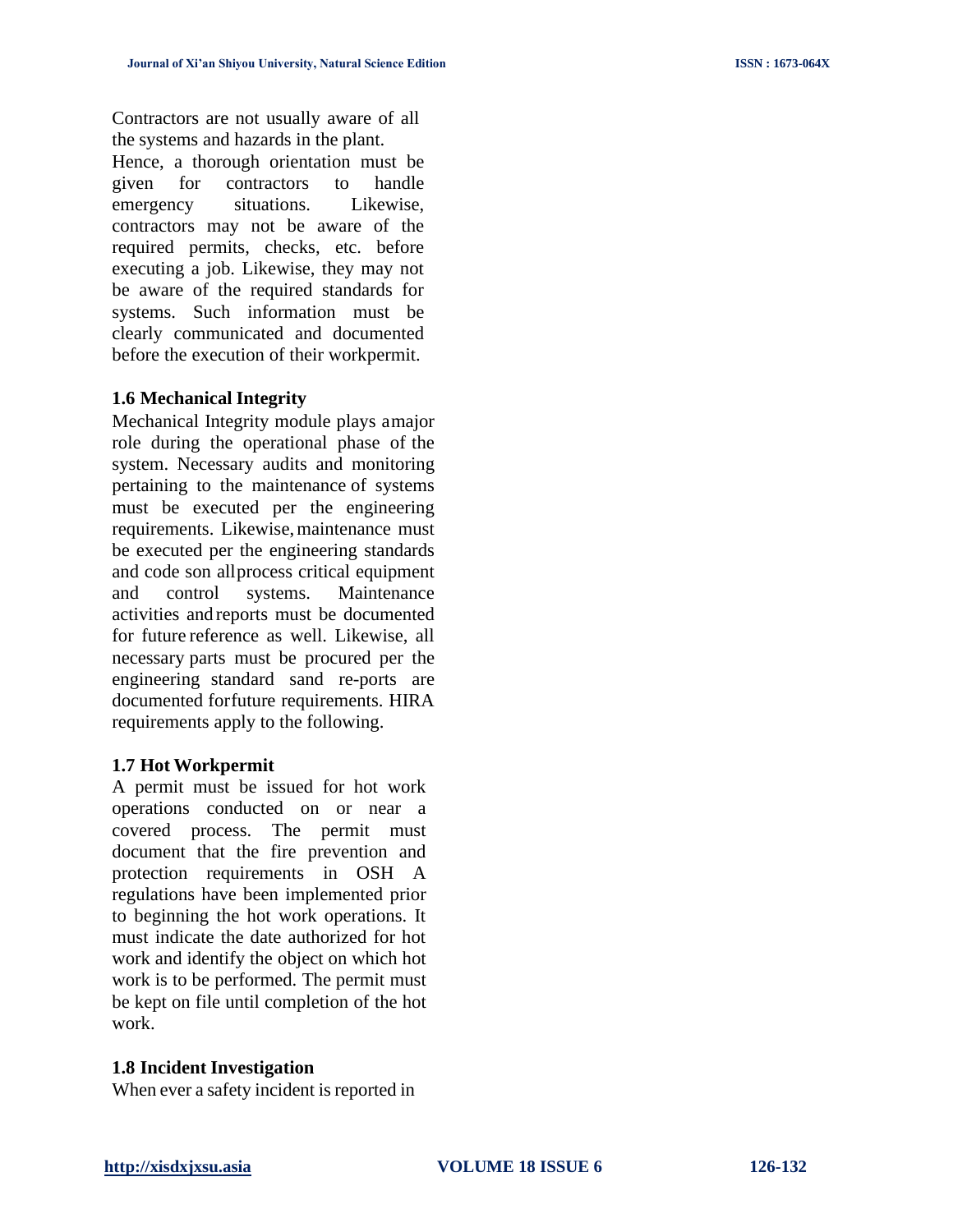the plant, a thorough investigation must be necessitated to determine the root causes for an incident. Such an investigation must be initiated immediately after the incident so that the facts are fresh in the mind soft concerned employees.Usually there are multiple causes that contribute to wards a safety incident. Incident investigation usually bring so interesting facts that may not other wise be considered during there operation of the plant. Investigation must be conducted by a certified employee and must not be pre judiced but must rather capture the items contributing towards the incident. Five why analysis and fish bone analysis are usually employed during incident investigations. An investigation report

#### **Conclusion**

The first step for emergency preparedness and maintaining a safe workplace is defining and analyzing hazards. Although all hazards should bead dressed, resource limitations usually do not allow this to happen at one time. Hazard identification and risk assessment can be used to establish priorities so that the most dangerous situations are addressed first and those least likely to occurand least likely to cause major problems can be considered later. The study also revealed that' systematic methods were used and risk was assessed by brainstorming, check list and health and safety regulations. Working at height, and manual handling observed to be most critical hazards in Indian Industry construction site. They also require that health and safety risk to be communicated to workers and that PPE be provided for worker. Thus the main 'mantra' is that every job on the construction site must be carried out with at-most activity.

Dec 2017, A journey of risk assessment program for Construction Industry.

- 2. K Naicker May 2014 effective implementation of HIRA In Construction Industry
- 3. Karthikeyan. S Sep 2013 Implementing hira in India – Challenges and opportunities.
- 4. Mohammad Amin Norozil, Mehdi Jahagiri, Alireza Choobineh, Alireza Narimannejad March 2013 feasibility study of implementing risk assessment in construction industry requirements.
- 5. 2015 Risk assessment using HIRA for managing contractors construction industry.
- 6. OSHA 332 risk assessment standard.
- 7. OSHA 333, HIRA in construction industry guidance for compliance
- 8. OSHA 3896 the use of metrics in construction industry using HIRA facilities
- 9. OSHA 3908 HIRA should used for small business
- 10. OSHA 3909 HIRA should for storage facilities
- 11. OSHA 3902 Risk assessment for explosives used in construction industry
- 12. Rick Hoffman, HIRA implementation in construction in industries compliance is even harder.
- 13. Combined Drilling and Tapping Machine by using Cone Mechanism
- 14. OSHA398 HIRA should for petroleum refineries

#### **References**

1. Handia A dul Aziz and Mohd Shariff